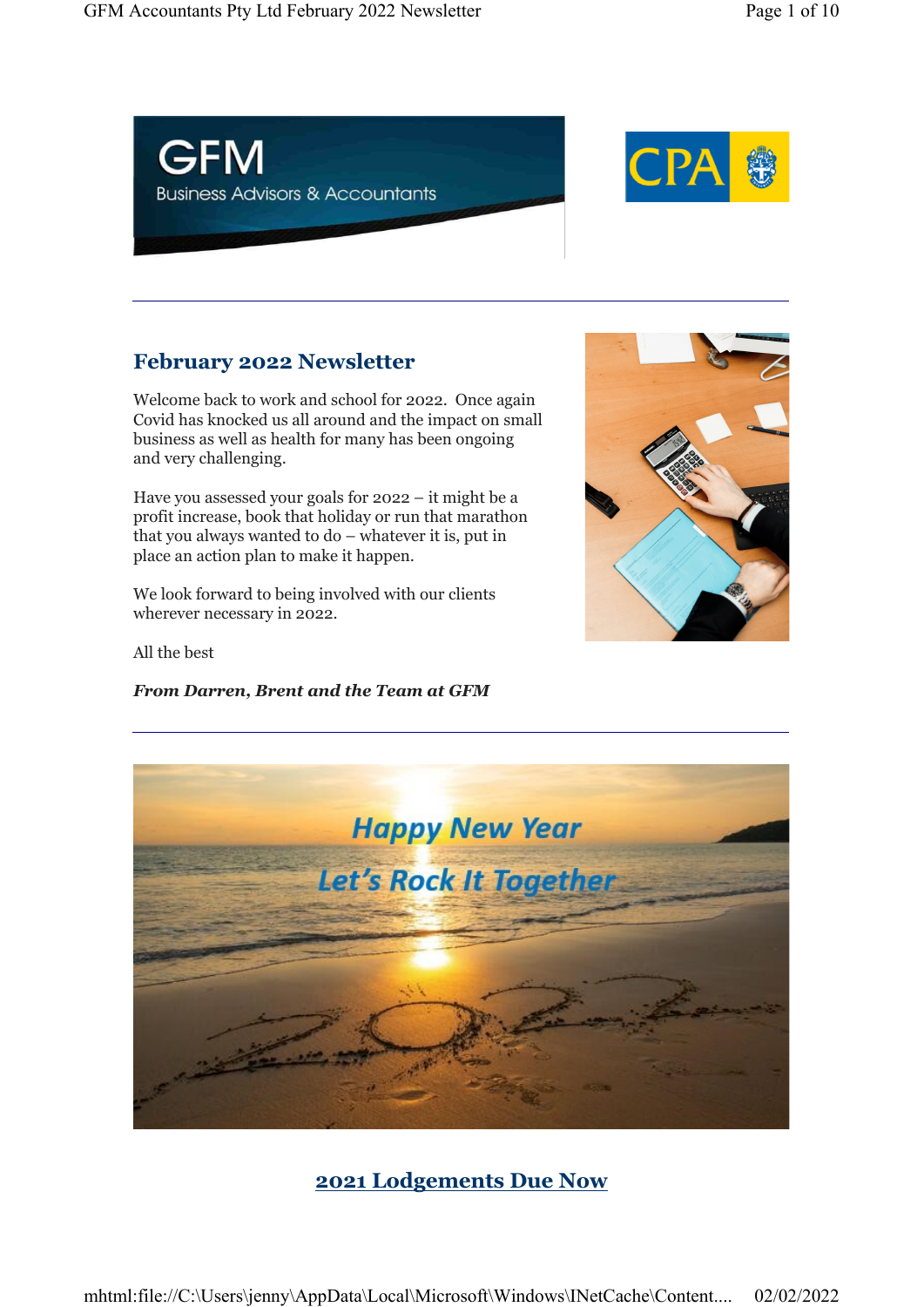The final due date for lodgement of 2021 Tax Returns is fast approaching.

In 2022 we will continue to process tax returns via email and telephone meetings and also welcome back face-to-face appointments providing all attendees are double vaccinated.

If you haven't yet had your 2021 return prepared and would like us to assist you, please email us via taxreturns@gfmaccountants.com.au or telephone Shannon, Jenny or Rebecca in reception on 9374 2422.

For all our business clients, zoom and conference calls or alternative meetings are also available.

Remember, we are always here to assist you with any matters that may arise.

### Special Points Of Interest

- ATO focusing on outstanding lodgements.
- DIRECTOR ID's must be completed by November 2022.
- ATO circles ineligible CGT concessions.
- ABN 'intent to cancel' program.
- Beware of Scammers Scam Alerts.
- ATO issuing reminders for those with ATO debt and outstanding lodgements.
- Getting it right for super.
- Does your admin need a spring clean?.
- Key Dates.

### ATO focusing on outstanding lodgements

If you are behind in lodging your income tax returns you can expect to receive a follow up from the ATO in the form of reminder letters and potential phone calls as the ATO has recently changed it's policy in regards to outstanding lodgements.

These letters will state it is a final demand for lodgement giving you a time frame to get the lodgements up to date.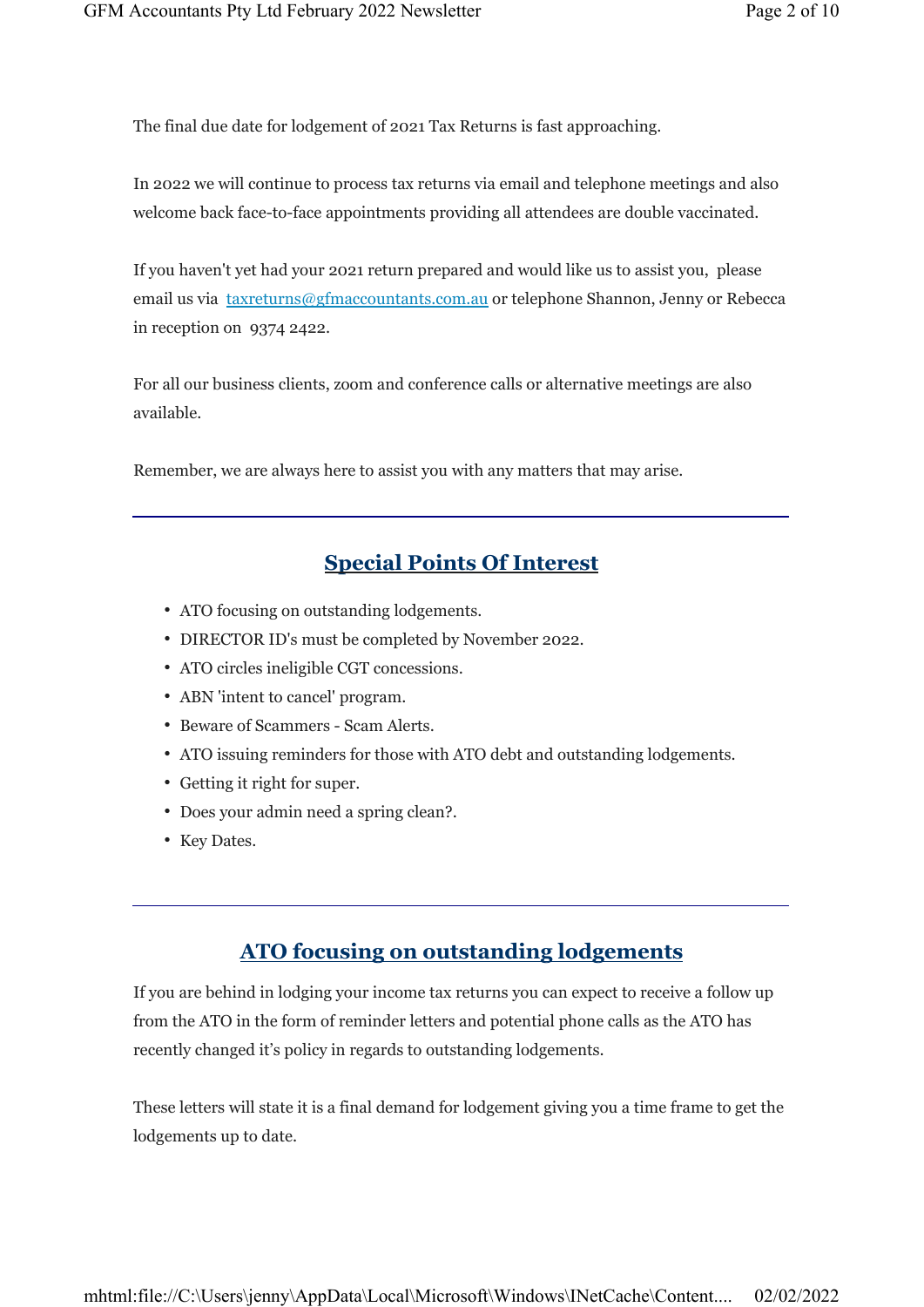If you are behind on any lodgements or wish to check, please contact our office as soon as possible.



## DIRECTOR ID's must be completed by November 2022

As part of the 2020 Budget, the Federal Government has begun implementing the Modernising Business Registers (MBR) program. The MBR program includes the introduction of the Australian Business Registry Services (ABRS) and the Director Identification Numbers (Director ID).

A Director Identification Number is a unique identifier and has been introduced to prevent the use of false or fraudulent director identities.

All current directors must now apply for a Director Identification Number before November 2022 and all new director appointments must apply within 28 days of their appointment.

### IMPORTANT DATES TO REMEMBER

#### 31st October 2021

If you are a director on or before this date you must apply by 30th November 2022.

#### 1st November 2021 - 4th April 2022

If you become a director between these dates you will need to apply within 28 days of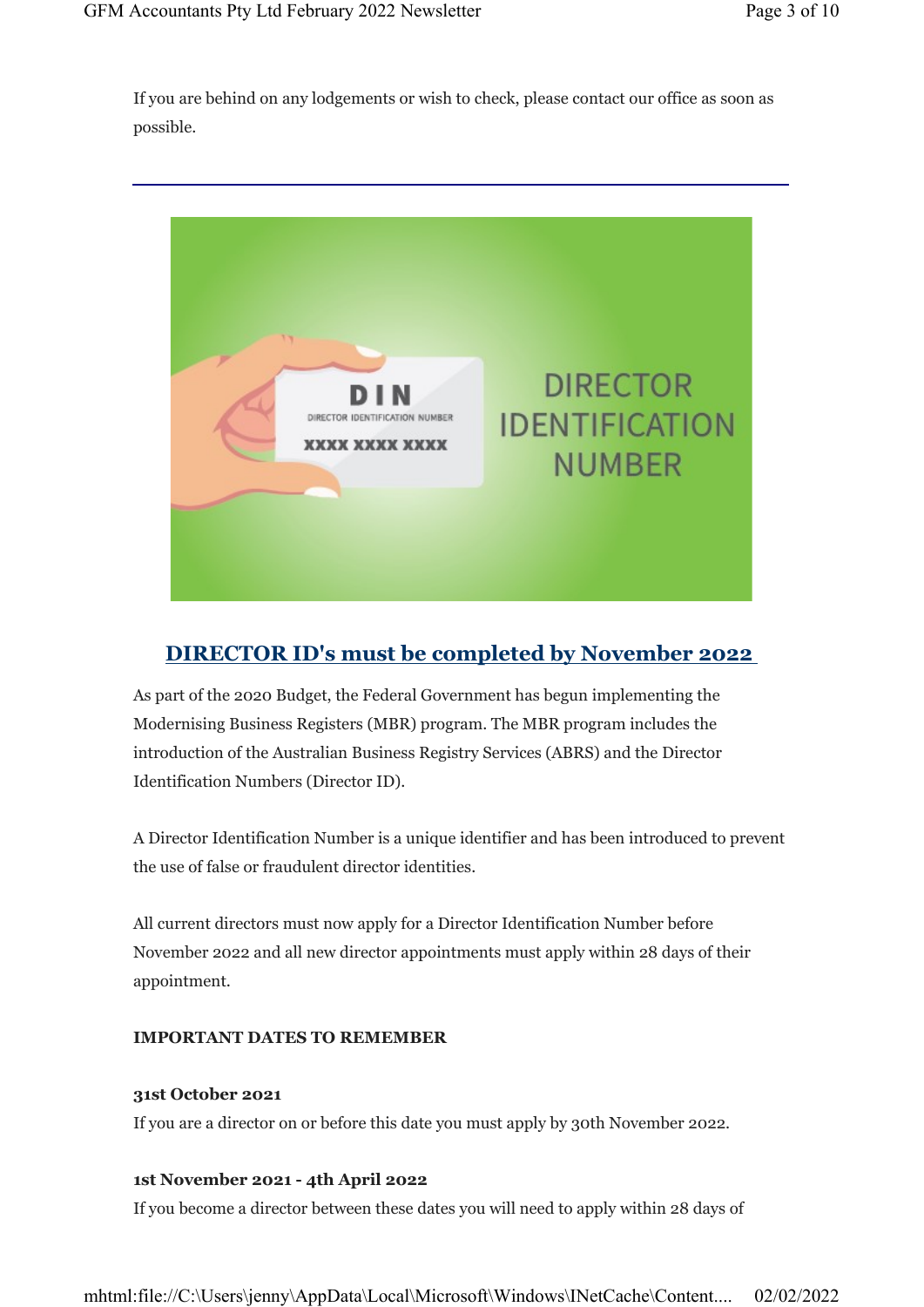appointment.

#### 5th April 2022

If you become a director after this date, you will need to apply for a director ID number before being appointed to a company.

All Directors must apply for their Director ID Number themselves. Unfortunately, no one can apply on your behalf. However, we will be here to provide you guidance and assistance through the process.

Only directors are required to apply for a Director Identification Number. The number will be used to identify you as a director for all of your companies.

#### HOW TO APPLY

Once you have your Director ID, please contact our office via phone or email so we can update your records. If you have questions, please do not hesitate to contact us.

## ATO circles inelgible CGT concessions

Please be aware if you have claimed small business Capital Gain Tax concessions you may receive a letter from the ATO and will ask to check that you meet the eligibility conditions. If you have any questions please contact our office.

### ABN 'intent to cancel' program

The ATO is reviewing Australian business numbers ('ABNs') to identify potentially inactive ABNs for cancellation, and it has introduced a new automated process to allow taxpayers (or their tax agents) to confirm if their ABN is still required via a secure voice response system.

An ABN may be selected if the taxpayer has not reported business activity in their tax return, or there are no signs of business activity in other lodgments or third-party information.

The ATO reminds taxpayers that any income earned under an ABN needs to be reported in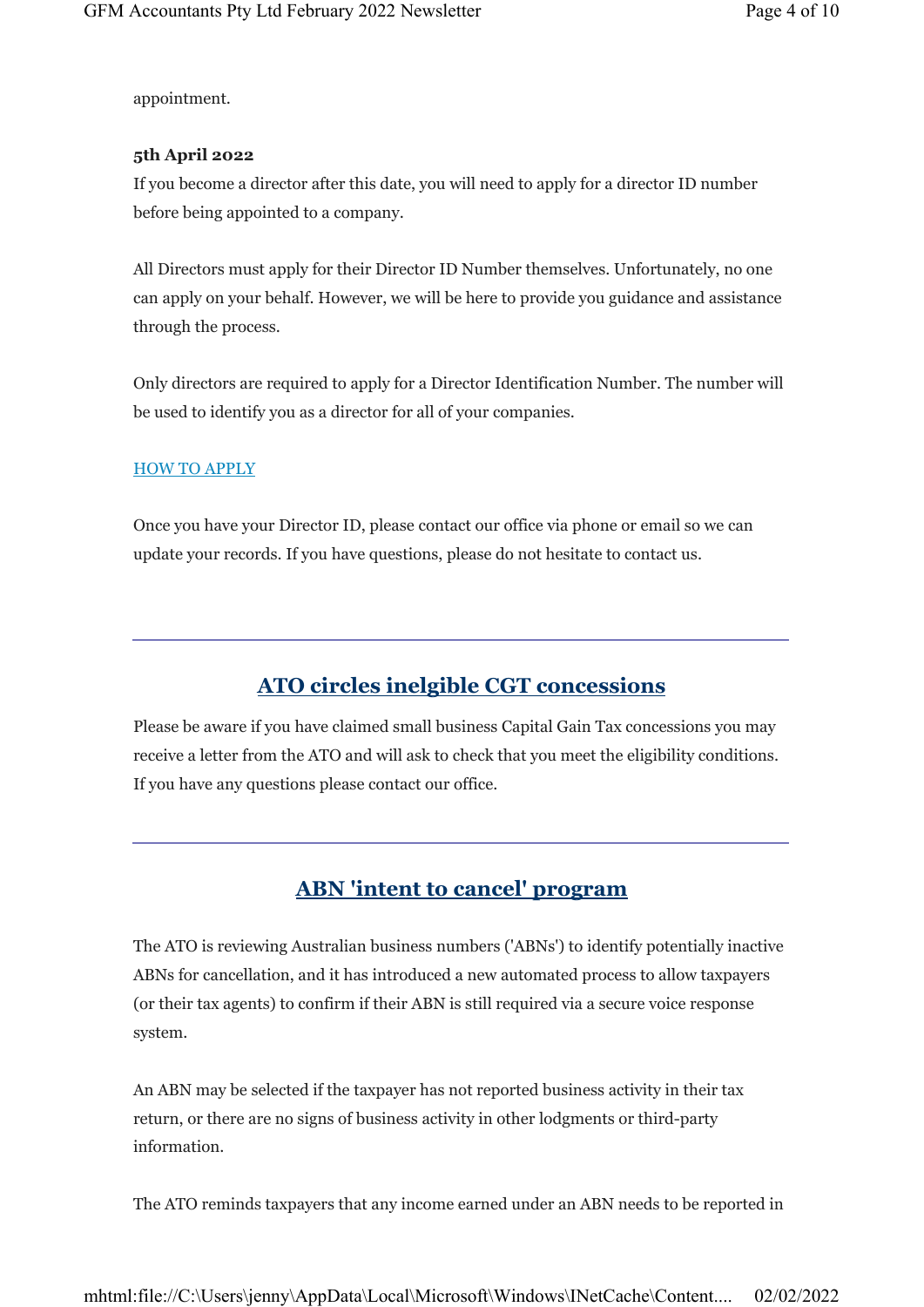their tax return, regardless of the amount. By keeping their tax obligations up to date, the ATO can see they are actively undertaking a business (so, therefore, their ABN should not be cancelled).



### SCAM Alerts

#### ATO issues warning on investment scams targeting SMSF:

People are receiving phone calls and emails from scammers pretending to be financial advisers encouraging them to invest. Please make sure you check who you are dealing with providing your personal information.

### Money lost to scams almost doubled in one year, with more than 286,000 Aussies reporting they were scammed last year:

These figures represent a 'significant' increase of 84% compared to 2020, when Aussies lost \$175.6 million through the year.

Investment scams did the most damage according to the latest figures from the Australian Competition and Consumer Commission's.

Investment scams accounted for \$177 million, followed by dating and romance scams which saw people losing \$52 million.

December saw the most money lost (\$43.2 million) and August saw the highest number of scams reported (40,874).

New South Wales residents were collectively duped of \$110 million - the highest, followed by Victoria where residents reported \$74 million lost.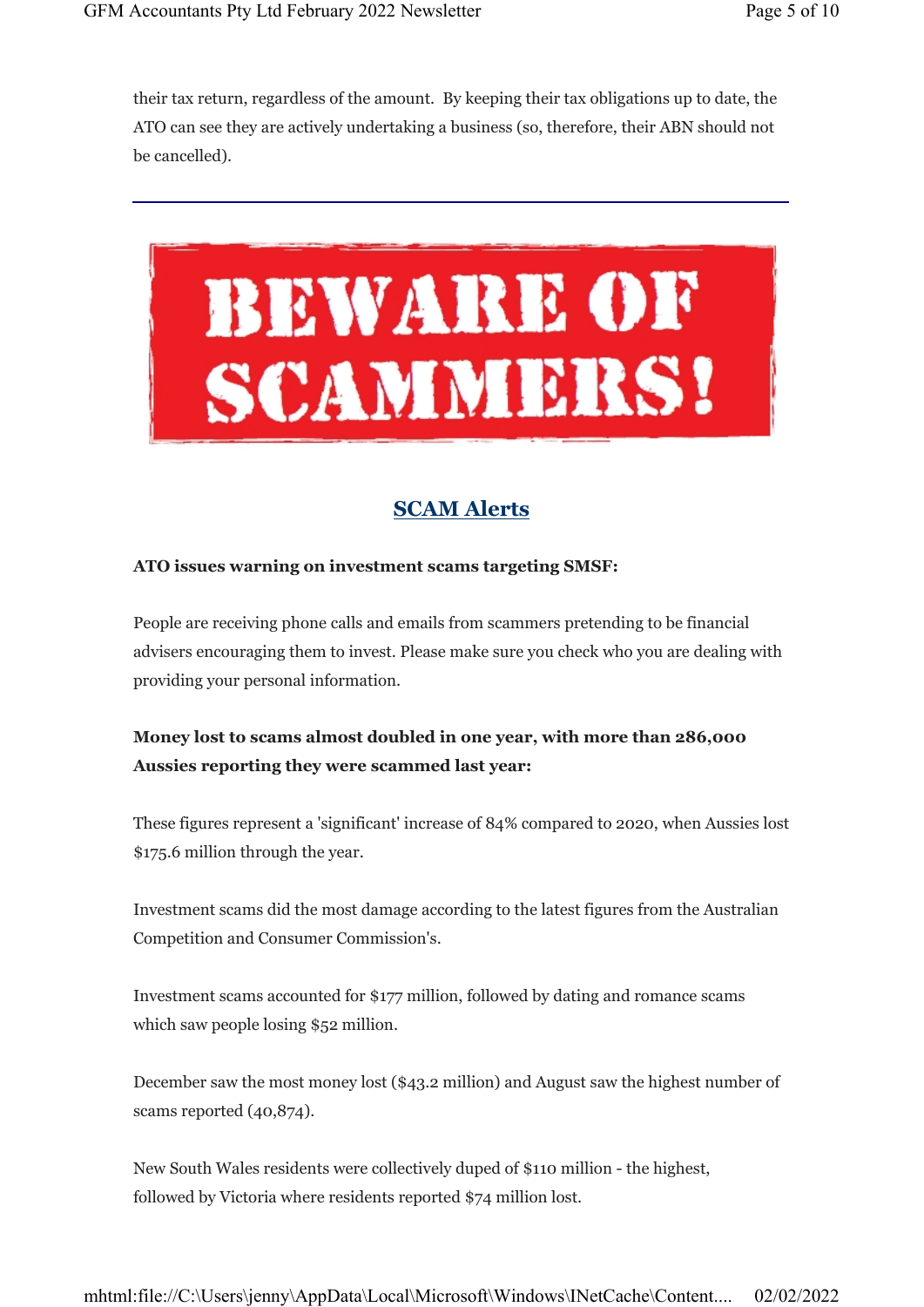Crispin Kerr, Australia-New Zealand vice president at cybersecurity company Proofpoint, said the data paints an unfortunate picture of just how effective scammers were at taking advantage of Australians in the past year.

"The 84% increase in losses to scams in 2021 is significant and is just the tip of the iceberg when it comes to understanding the true impact on Australians," Mr Kerr said.

"Based on the numbers for December, during the holiday season, people can become desensitised to receiving numerous advertising links for shopping deals and the like and may not think twice about opening a dangerous file or clicking a suspicious link.

"The data shows scammers were extremely active in 2021 and we anticipate this will only increase as scammers continue to evolve and update their tactics."

While investment and romance scams were the most damaging, there were a number of other scams that saw Aussies losing millions.

Investment scams accounted for more than half of all the money lost to scams last year, and increased in prevalence by 32% compared to 2020.

"Investment scams can seem very attractive, and scammers can come across as legitimate in their promise of financial gain through the purchase of shares, funds, cryptocurrency or other high returns," Mr Kerr said.

"However, the reality is that these get-rich-quick schemes enable scammers to steal personal and financial information to siphon funds for their own gain."

Social media sites were the main hub for money loss via romance and dating scams, with 40% of scams reported resulting in money lost.

"Scammers also utilised social engineering particularly during lockdowns when people were at their most vulnerable to steal millions from Australians in dating and romance scams," Mr Kerr said.

Phishing scams - where scammers aim to gain personal information - had the highest number of reports in 2021, making up one quarter of all scams reported. This is an increase of 61% on the year prior.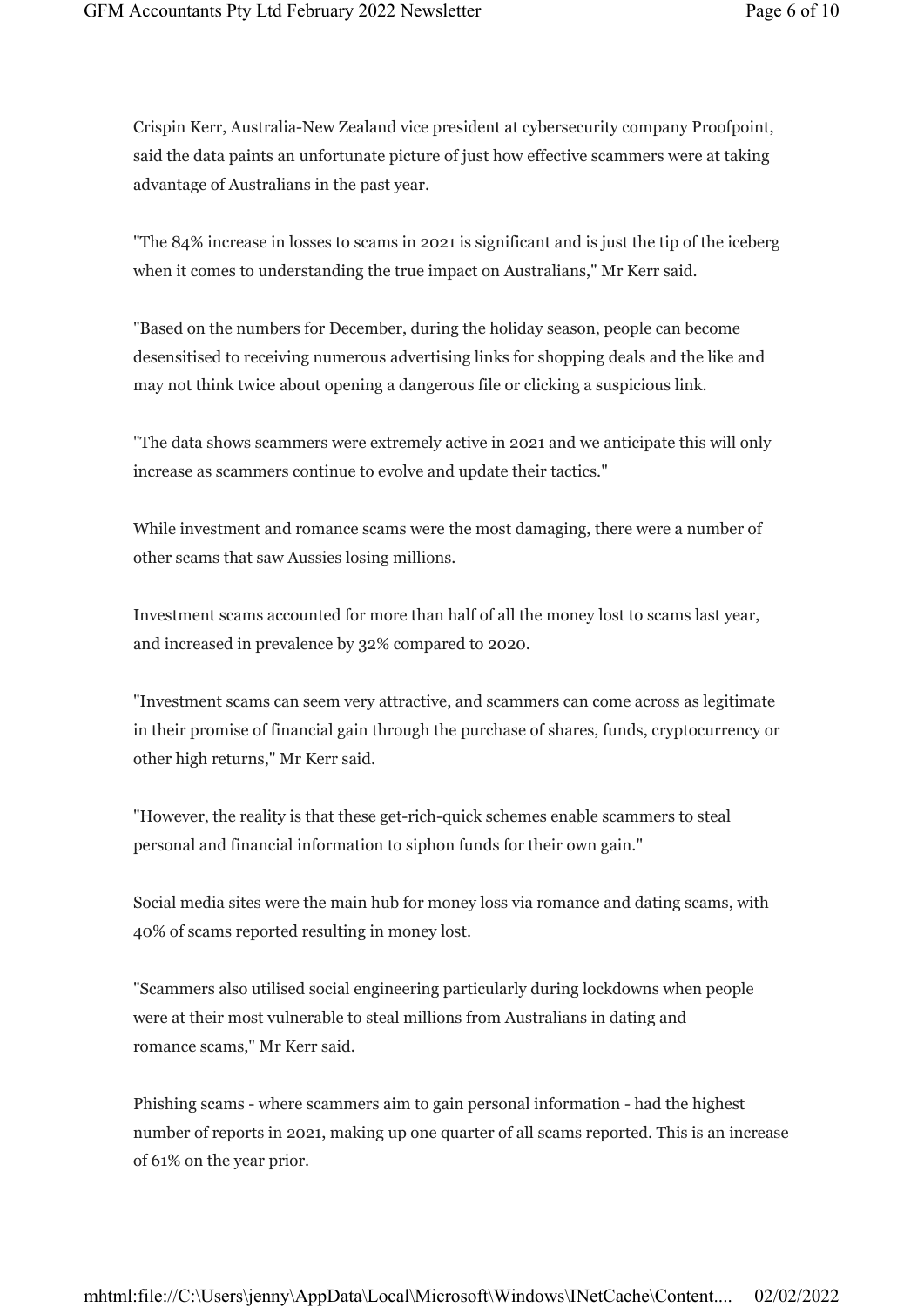Scams relating to threats to life or arrest disproportionately affected younger Australians aged 18 to 24 years old, and accounted for the highest losses at \$3.3 million.

Employment and job scams also more than doubled in 2021 to \$2.6 million, and identity theft scams increased threefold to \$10 million.

#### Tips to avoid getting scammed in 2022

ACCC provided a few tips to avoid being scammed

- Use strong passwords, and don't reuse the same password twice
- Avoid unprotected WiFi; free/open WiFi is not secure and can be used to steal personal information by hackers
- Dodge phishing attacks as they lead to unsafe websites that gather personal data
- Verify authenticity before you buy, take time to read reviews of products
- Don't click on links, type in website addresses directly into your browser
- Watch out for "lookalikes", where scammers create a site looking familiar to other brands

Feel free to contact our office if you need any help at all with this or anything else.

# ATO issuing reminders for those with ATO debt and outstanding lodgements

If you have any ATO debt and outstanding lodgements please contact our office and we can discuss with the ATO potential for payment plans etc.

## Getting it right for super

Paying super is an important part of being an employer. We know you do your best to keep up with paying your employees super, but things don't always go to plan.

If you missed, or didn't pay the full amount of your employees' super guarantee (SG) for the quarter ended 31 December 2021, you'll need to:

By law, the ATO are unable to extend the due date to pay SG.

The way you calculate the SG charge is also different from how much SG you pay to your employees' funds. The SG charge is calculated on an employee's total salary and wages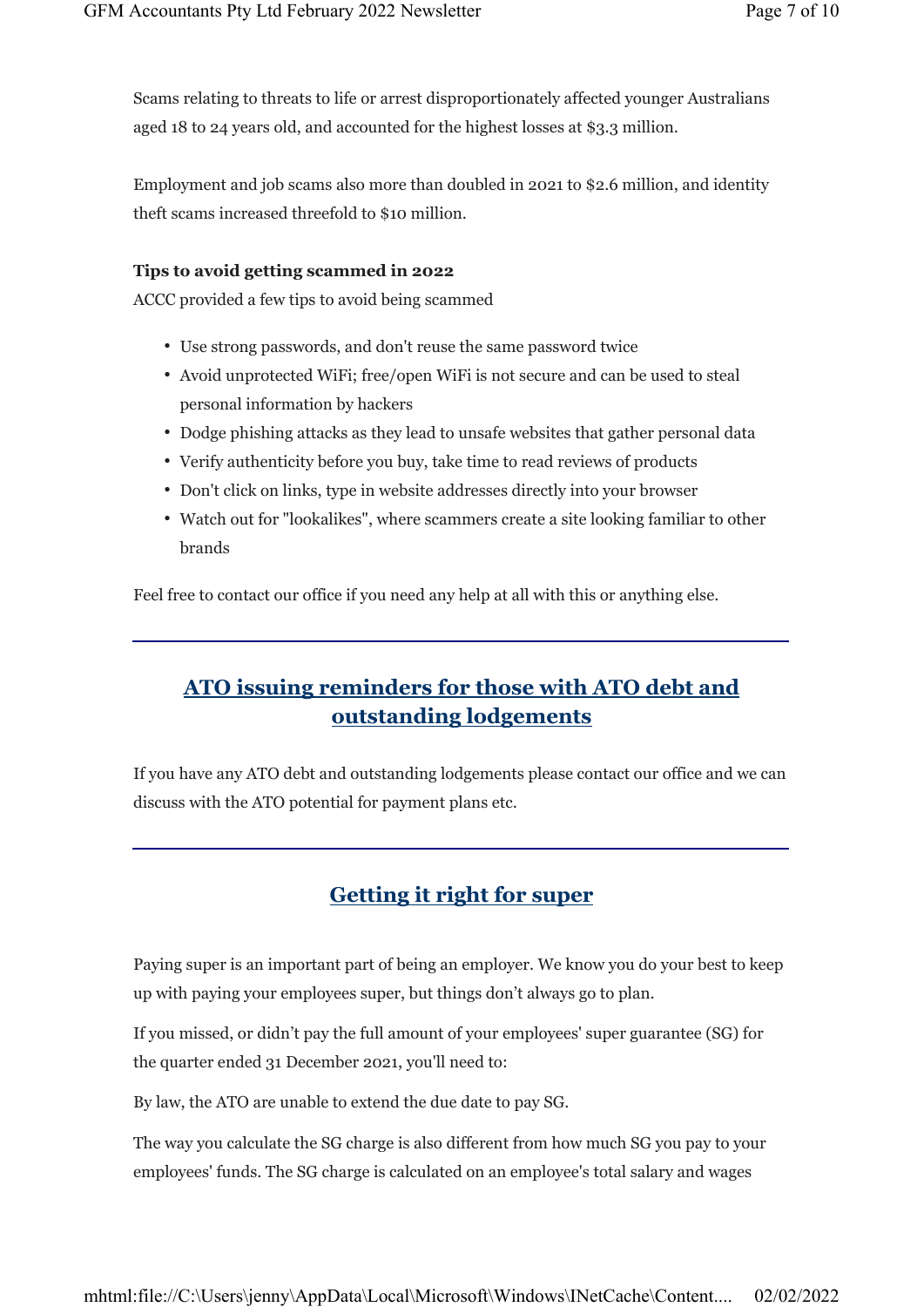(including overtime and some allowances) and includes interest and an administration fee of \$20 per employee, per quarter.

Even if you can't pay the full amount, you should still lodge an SG charge statement by the due date to avoid a late lodgment penalty. We can work with you and the ATO to find a solution tailored to your situation.

- lodge a Super guarantee charge statement to us by 28 February 2022
- pay the SG charge to the ATO.

### Does your admin need a spring clean?

You may have received government support to help your business through COVID-19. And these may have called for extra record keeping or calculations (to work out things like reduction in turnover, for JobKeeper for example).

Now more than ever, keeping detailed records for all transactions related to your business's tax and super affairs can help your business; it's not just an obligation.

Accurate and complete records help you:

- keep track of your income and stock levels
- know what expenses you've incurred
- make informed business decisions
- prepare for your business activity statements and tax returns.

#### Remember to:

- keep records for at least 5 years
- consider digital tools that can help reduce or streamline administration
- check for mistakes if things don't add up
- account for business stock taken for personal use
- keep a separate account for business expenses
- only claim the business portion if you use an asset for business and private purposes
- consider contacting a registered tax agent or BAS agent if you need help with your tax.

 You can also consider preparing a cash flow budget; this will provide you with useful financial information to help you plan and manage your business.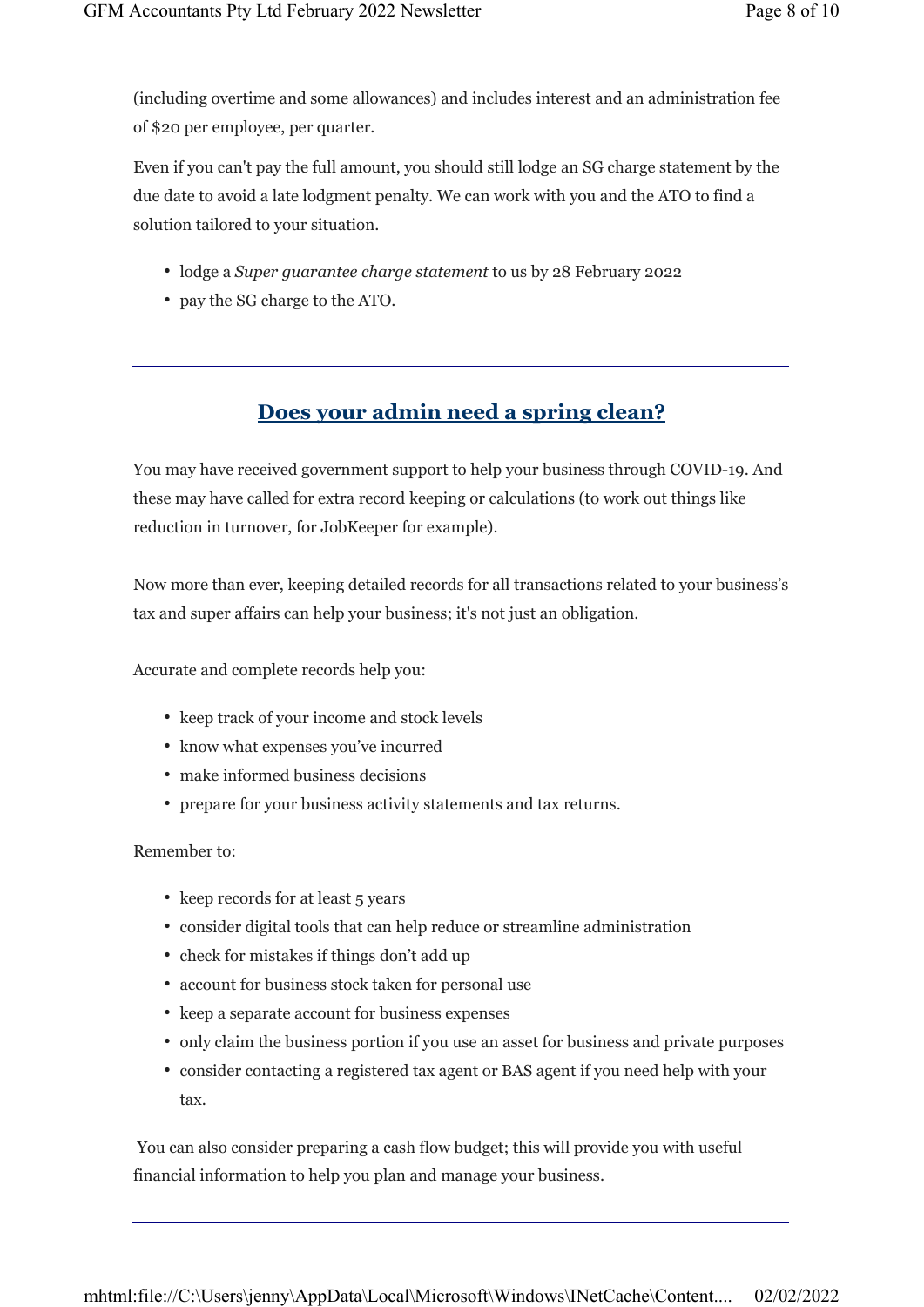

**Key Dates** 

- Make Super Guarantee Contributions for quarter 2 2021-22 to funds by this date 28th January 2022.
- January 2022 Payroll Tax 7th February 2022
- January 2021 Monthly IAS/BAS 21st February 2022
- December 2021 Quarterly IAS/BAS 28th February 2022

Important: This is not advice. Items herein are general comments only and do not constitute or convey advise per se. We therefore recommend that our formal advice be sought before acting in any of the areas. The Bulletin is issued as a helpful guide to clients and for their private information. Therefore it should be regarded as confidential and not be made available to any person without our prior approval.



Copyright © 2018 GFM Accountants Pty Ltd, All rights reserved. You are receiving this email because you previously registered an interest to receive our newsletter

> Our mailing address is: PO Box 846 NIDDRIE VIC 3042

Want to change how you receive these emails? You can update your preferences or unsubscribe from this list